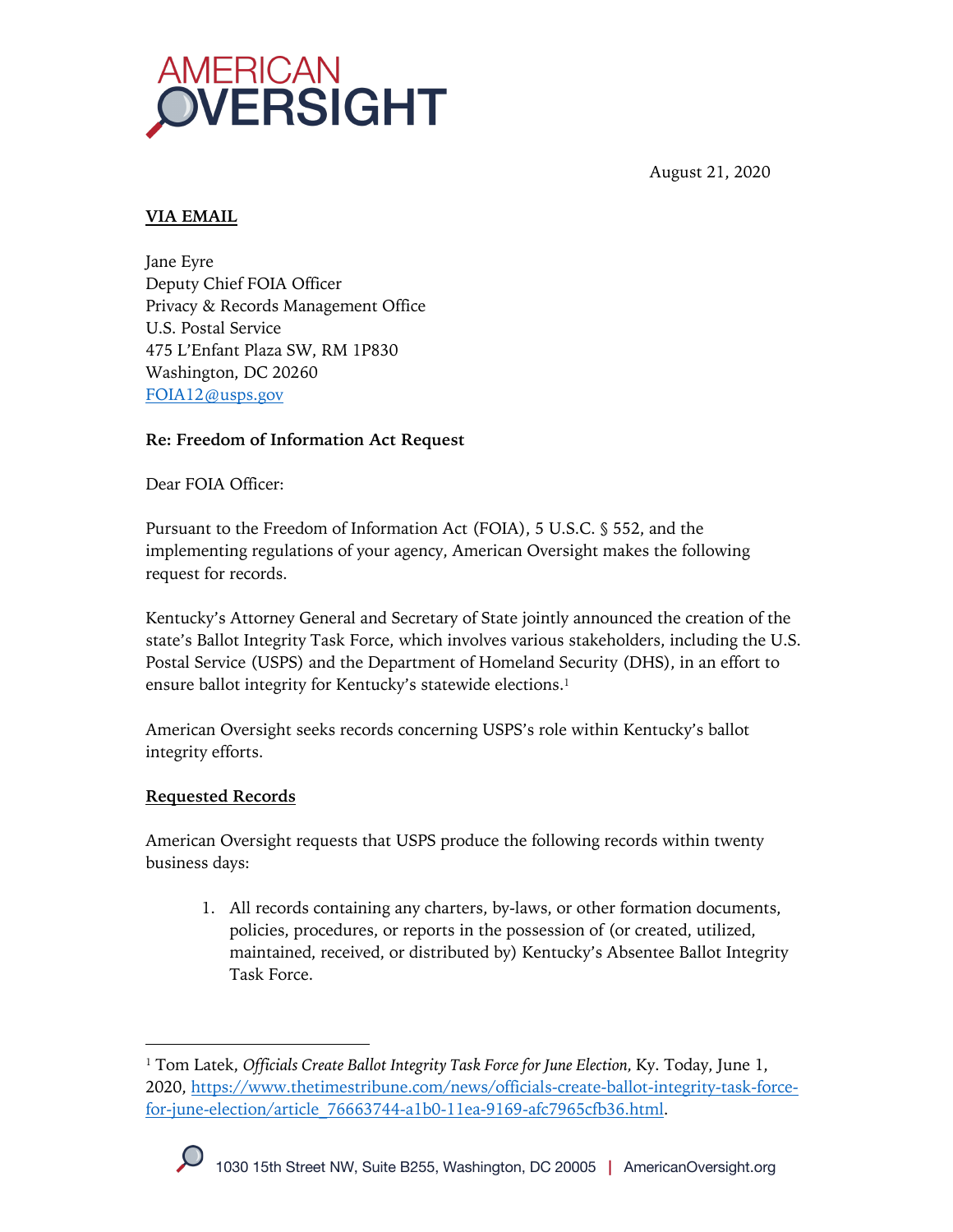- 2. All records containing any agendas or minutes for any meetings held or planned by Kentucky's Absentee Ballot Integrity Task Force.
- 3. All records reflecting the time, date, and location of any meetings held or planned by Kentucky's Absentee Ballot Integrity Task Force, including meeting notices (internal or public) and calendar invitations and entries. With respect to calendar invitations or entries, to the extent that this information is aggregated and maintained on a single calendar, we would accept as responsive a printout from said calendar containing fields reflecting the location, date, and time of each meeting.
- 4. All transcripts and audio or video recordings of any meetings held by Kentucky's Ballot Integrity Task Force.

Please provide all responsive records from May 1, 2020, to the date the search is conducted.

## **Fee Waiver Request**

In accordance with 5 U.S.C.  $\frac{1}{5}$  552(a)(4)(A)(iii) and your agency's regulations, American Oversight requests a waiver of fees associated with processing this request for records. The subject of this request concerns the operations of the federal government, and the disclosures will likely contribute to a better understanding of relevant government procedures by the general public in a significant way. Moreover, the request is primarily and fundamentally for non-commercial purposes.

American Oversight requests a waiver of fees because disclosure of the requested information is "in the public interest because it is likely to contribute significantly to public understanding of operations or activities of the government."2 The public, both in Kentucky and nationwide, has a significant interest in claims of widespread election fraud.<sup>3</sup> Records with the potential to shed light on this matter would contribute significantly to public understanding of operations of the government, including what specific steps Kentucky's Ballot Integrity Task Force has taken or intends to take with the help of federal agencies including USPS and DHS in order to support ballot integrity. American Oversight is committed to transparency and makes the responses agencies provide to FOIA requests publicly available, and the public's understanding of the government's activities would be enhanced through American Oversight's analysis and publication of these records.

 $2\,5$  U.S.C.  $\frac{6}{3}$  552(a)(4)(A)(iii).

<sup>3</sup> *See, e.g.* Daniel Desrochers, *Group's Claims of Irregularities in Kentucky Governor Election Quickly Debunked*, Lexington Herald-Leader (Nov. 13, 2019, 5:54 PM), https://www.kentucky.com/news/politics-government/article237320779.html.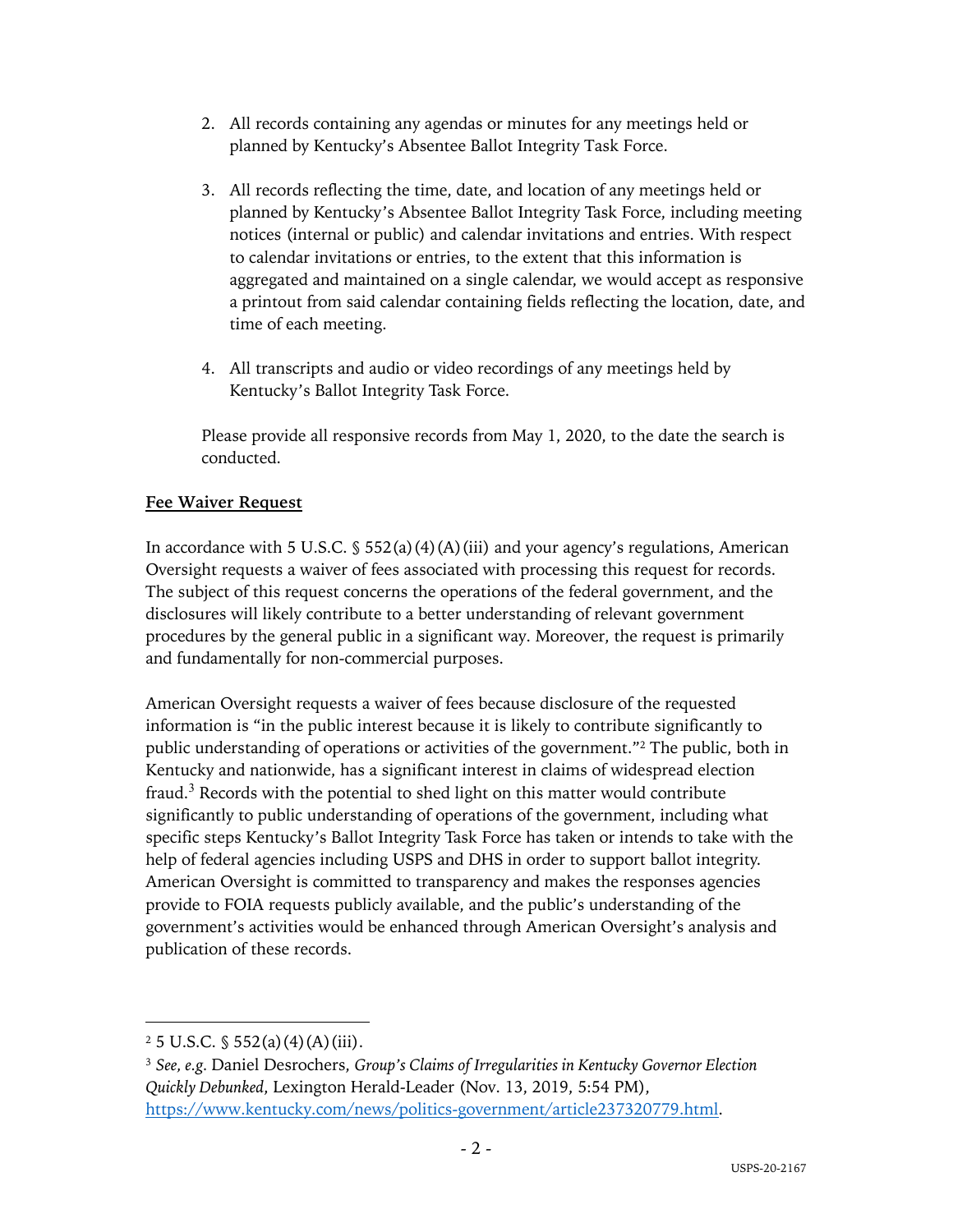This request is primarily and fundamentally for non-commercial purposes.<sup>4</sup> As a  $501(c)(3)$ nonprofit, American Oversight does not have a commercial purpose and the release of the information requested is not in American Oversight's financial interest. American Oversight's mission is to promote transparency in government, to educate the public about government activities, and to ensure the accountability of government officials. American Oversight uses the information gathered, and its analysis of it, to educate the public through reports, press releases, or other media. American Oversight also makes materials it gathers available on its public website and promotes their availability on social media platforms, such as Facebook and Twitter.5

American Oversight has also demonstrated its commitment to the public disclosure of documents and creation of editorial content through regular substantive analyses posted to its website.<sup>6</sup> Examples reflecting this commitment to the public disclosure of documents and the creation of editorial content include the posting of records related to the Trump Administration's contacts with Ukraine and analyses of those contacts;<sup>7</sup> posting records and editorial content about the federal government's response to the Coronavirus pandemic;<sup>8</sup> posting records received as part of American Oversight's "Audit the Wall" project to gather and analyze information related to the administration's proposed construction of a barrier along the U.S.-Mexico border, and analyses of what those records reveal;<sup>9</sup> the posting of records related to an ethics waiver received by a senior Department of Justice attorney and an analysis of what those records demonstrated regarding the Department's process for issuing such waivers;<sup>10</sup> and posting records and

<sup>9</sup> *See generally Audit the Wall*, American Oversight,

<sup>4</sup> *See* 5 U.S.C. § 552(a)(4)(A)(iii).

<sup>&</sup>lt;sup>5</sup> American Oversight currently has approximately 15,500 page likes on Facebook and 104,300 followers on Twitter. American Oversight, Facebook,

https://www.facebook.com/weareoversight/ (last visited July 20, 2020); American Oversight (@weareoversight), Twitter, https://twitter.com/weareoversight (last visited July 20, 2020).

<sup>&</sup>lt;sup>6</sup> See generally News, American Oversight, https://www.americanoversight.org/blog. <sup>7</sup> *Trump Administration's Contacts with Ukraine*, American Oversight,

https://www.americanoversight.org/investigation/the-trump-administrations-contactswith-ukraine.

<sup>8</sup> *See generally The Trump Administration's Response to Coronavirus*, American Oversight, https://www.americanoversight.org/investigation/the-trump-administrations-responseto-coronavirus; *see, e.g.*, *CDC Calendars from 2018 and 2019: Pandemic-Related Briefings and Meetings*, American Oversight, https://www.americanoversight.org/cdc-calendars-from-2018-and-2019-pandemic-related-briefings-and-meetings.

https://www.americanoversight.org/investigation/audit-the-wall; *see, e.g.*, *Border Wall Investigation Report: No Plans, No Funding, No Timeline, No Wall*, American Oversight, https://www.americanoversight.org/border-wall-investigation-report-no-plans-nofunding-no-timeline-no-wall.

<sup>&</sup>lt;sup>10</sup> *DOJ Records Relating to Solicitor General Noel Francisco's Recusal, American Oversight,* https://www.americanoversight.org/document/doj-civil-division-response-noel-francisco-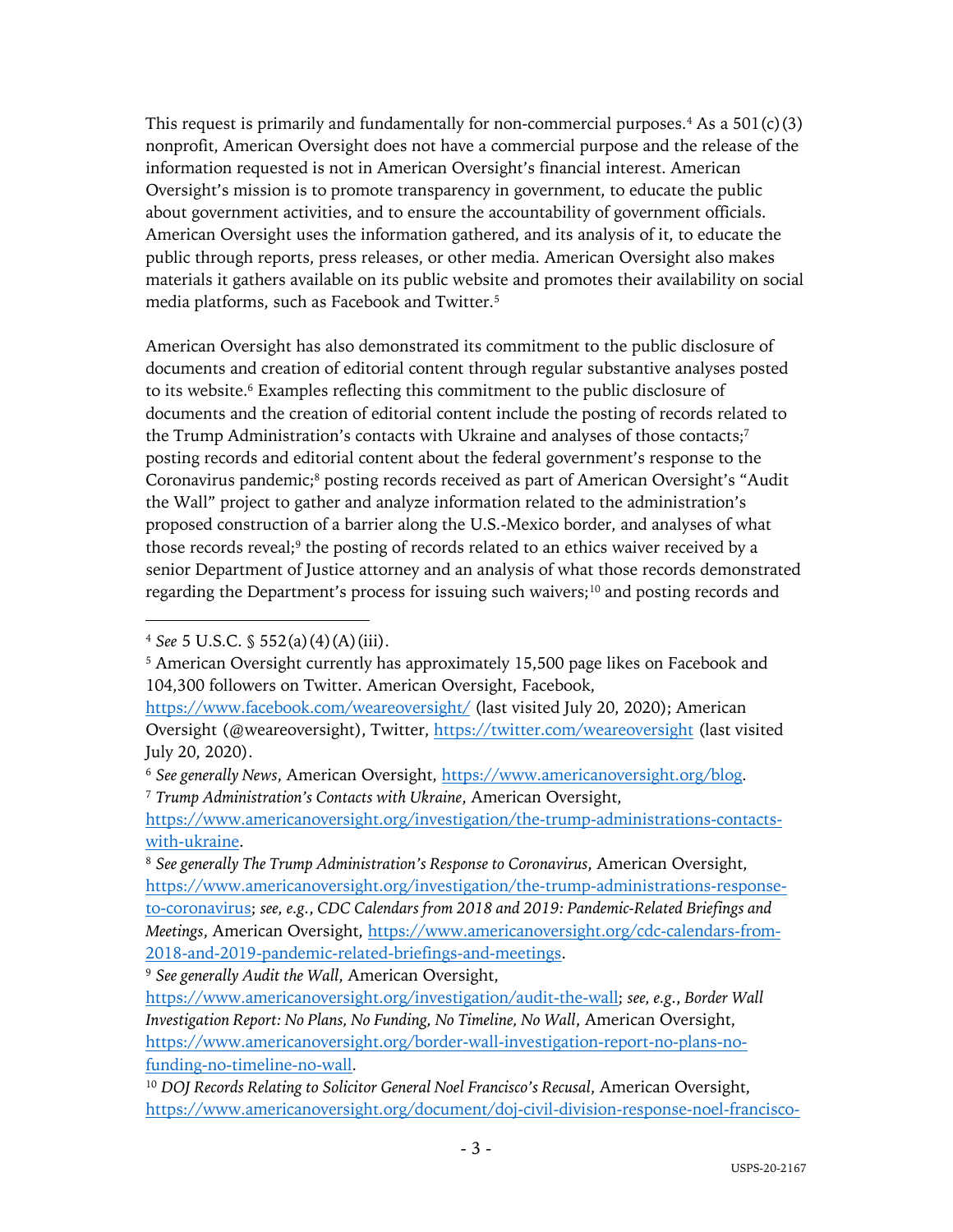analysis of federal officials' use of taxpayer dollars to charter private aircraft or use government planes for unofficial business. 11

Accordingly, American Oversight qualifies for a fee waiver.

# **Guidance Regarding the Search & Processing of Requested Records**

In connection with its request for records, American Oversight provides the following guidance regarding the scope of the records sought and the search and processing of records:

- Please search all locations and systems likely to have responsive records, regardless of format, medium, or physical characteristics. For instance, if the request seeks "communications," please search all locations likely to contain communications, including relevant hard-copy files, correspondence files, appropriate locations on hard drives and shared drives, emails, text messages or other direct messaging systems (such as iMessage, WhatsApp, Signal, or Twitter direct messages), voicemail messages, instant messaging systems such as Lync or ICQ, and shared messages systems such as Slack.
- In conducting your search, please understand the terms "record," "document," and "information" in their broadest sense, to include any written, typed, recorded, graphic, printed, or audio material of any kind. We seek records of any kind, including electronic records, audiotapes, videotapes, and photographs, as well as letters, emails, facsimiles, telephone messages, voice mail messages, and transcripts, notes, or minutes of any meetings, telephone conversations, or discussions.
- Our request for records includes any attachments to those records or other materials enclosed with those records when they were previously transmitted. To the extent that an email is responsive to our request, our request includes all prior messages sent or received in that email chain, as well as any attachments to the email.
- Please search all relevant records or systems containing records regarding agency business. Do not exclude records regarding agency business contained in files,

compliance; *Francisco & the Travel Ban: What We Learned from the DOJ Documents*, American Oversight, https://www.americanoversight.org/francisco-the-travel-ban-what-we-learnedfrom-the-doj-documents.

<sup>11</sup> *See generally Swamp Airlines: Chartered Jets at Taxpayer Expense*, American Oversight, https://www.americanoversight.org/investigation/swamp-airlines-private-jets-taxpayerexpense; *see, e.g.*, *New Information on Pompeo's 2017 Trips to His Home State*, American Oversight, https://www.americanoversight.org/new-information-on-pompeos-2017-tripsto-his-home-state.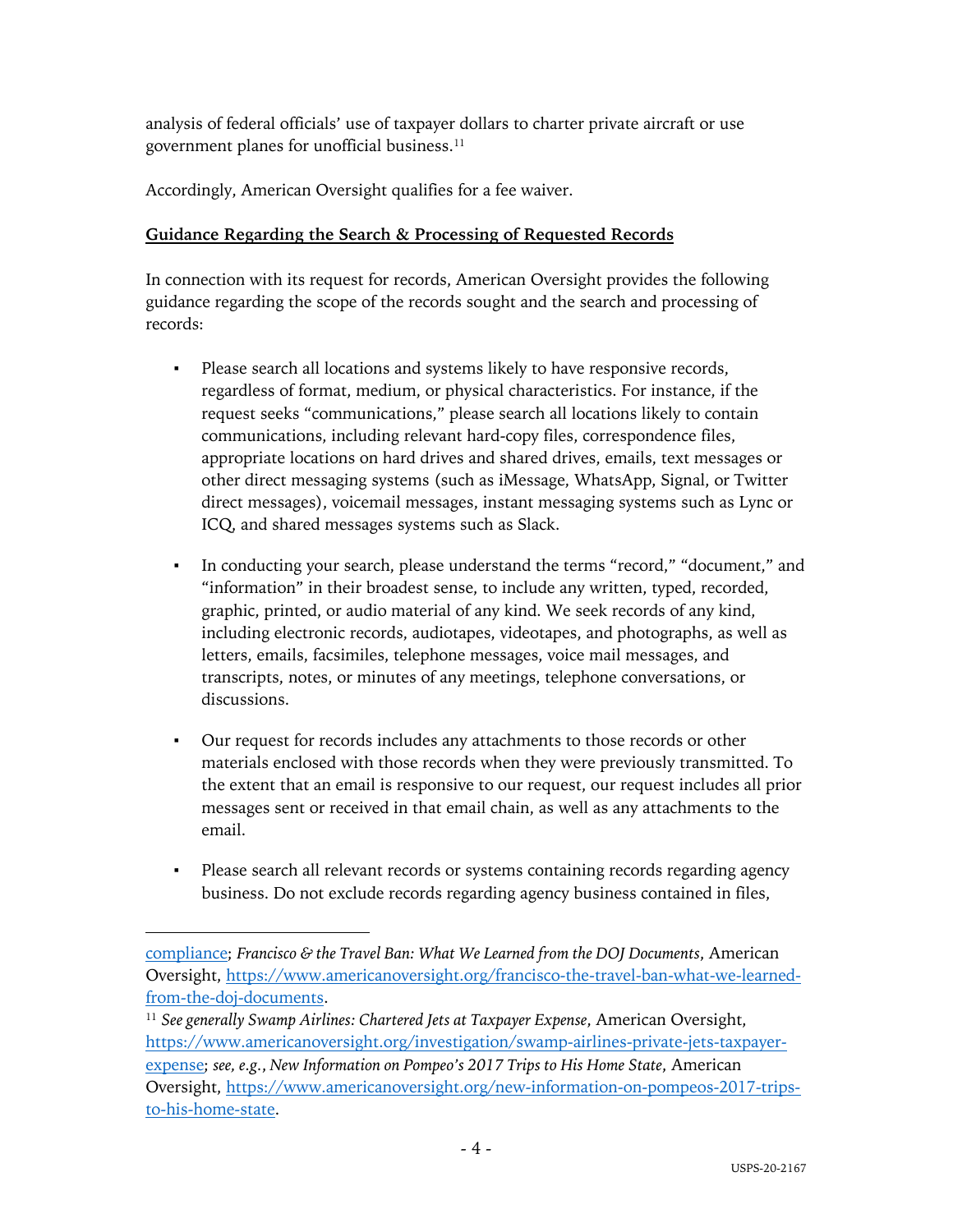email accounts, or devices in the personal custody of your officials, such as personal email accounts or text messages. Records of official business conducted using unofficial systems or stored outside of official files are subject to the Federal Records Act and FOIA.12 It is not adequate to rely on policies and procedures that require officials to move such information to official systems within a certain period of time; American Oversight has a right to records contained in those files even if material has not yet been moved to official systems or if officials have, by intent or through negligence, failed to meet their obligations.<sup>13</sup>

- Please use all tools available to your agency to conduct a complete and efficient search for potentially responsive records. Agencies are subject to government-wide requirements to manage agency information electronically,<sup>14</sup> and many agencies have adopted the National Archives and Records Administration (NARA) Capstone program, or similar policies. These systems provide options for searching emails and other electronic records in a manner that is reasonably likely to be more complete than just searching individual custodian files. For example, a custodian may have deleted a responsive email from his or her email program, but your agency's archiving tools may capture that email under Capstone. At the same time, custodian searches are still necessary; agencies may not have direct access to files stored in .PST files, outside of network drives, in paper format, or in personal email accounts.
- In the event some portions of the requested records are properly exempt from disclosure, please disclose any reasonably segregable non-exempt portions of the requested records. If a request is denied in whole, please state specifically why it is not reasonable to segregate portions of the record for release.
- Please take appropriate steps to ensure that records responsive to this request are not deleted by the agency before the completion of processing for this request. If records potentially responsive to this request are likely to be located on systems where they are subject to potential deletion, including on a scheduled basis, please take steps to prevent that deletion, including, as appropriate, by instituting a litigation hold on those records.

<sup>12</sup> *See Competitive Enter. Inst. v. Office of Sci. & Tech. Policy*, 827 F.3d 145, 149–50 (D.C. Cir. 2016); *cf. Judicial Watch, Inc. v. Kerry*, 844 F.3d 952, 955–56 (D.C. Cir. 2016). <sup>13</sup> *See Competitive Enter. Inst. v. Office of Sci. & Tech. Policy*, No. 14-cv-765, slip op. at 8 (D.D.C. Dec. 12, 2016).

<sup>&</sup>lt;sup>14</sup> Presidential Memorandum—Managing Government Records, 76 Fed. Reg. 75,423 (Nov. 28, 2011), https://obamawhitehouse.archives.gov/the-press-

office/2011/11/28/presidential-memorandum-managing-government-records; Office of Mgmt. & Budget, Exec. Office of the President, Memorandum for the Heads of Executive Departments & Independent Agencies, "Managing Government Records Directive," M-12- 18 (Aug. 24, 2012), https://www.archives.gov/files/records-mgmt/m-12-18.pdf.